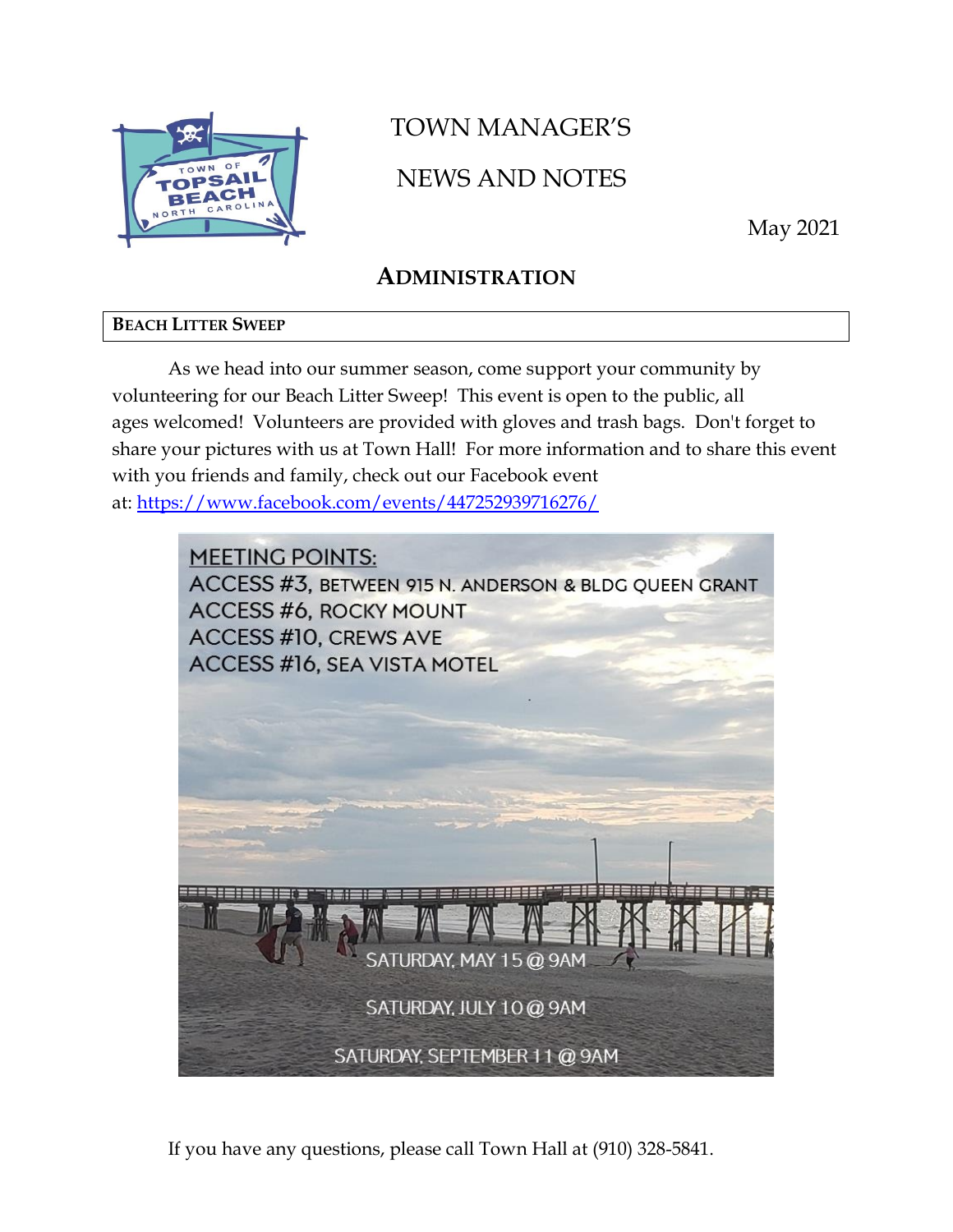#### **SUMMER SAFETY TIPS**

Summer is here and with it comes all the fun activities that a beach community has to offer. We want you to enjoy your time here at Topsail Beach, and there are several steps you want to take to protect yourself and still have fun. If you are a swimmer the ocean can be a great place, but you must be aware that if not careful it can be dangerous. Rip currents are powerful, narrow channels of fast-moving water that can move up to eight feet per second. Even the best swimmers can struggle in these conditions. Fortunately, NOAA has developed a new tool that can help make your visits to our beaches safer.

The National Oceanic and Atmospheric Administration's new forecast model can **[predict the hourly risk of rip currents](https://oceanservice.noaa.gov/news/apr21/rip-current-forecast.html)** on beaches in the United States, including along the North Carolina coast, up to six days in advance. This link <https://polar.ncep.noaa.gov/nwps/viewer.shtml> will take to you their website with an interactive map showing the rip current risk. You can also go to <https://www.weather.gov/safety/ripcurrent> to learn more about rip currents.

Topsail Beach will also fly flags at each public access notifying the public of the rip current status. Flags will change based on the conditions. Please remember that the absence of red flags does not assure safe conditions. Please get familiar with what each color means. Remember, many visitors, tourist and vacationers are unfamiliar with the Rip Current danger, so spreading the word can help reduce loss of life.

### **Green Flags – Low Hazard and Calm Conditions**

The ocean is always unpredictable, and even on clear and calm days, hazards still exist. However, there are days when the threat of danger is lower than others. A green flag on the beach is an all-clear sign, indicating that it is safe to swim. Even when the flag is green, make sure to exercise caution in the ocean.

#### **Yellow Flags - Be Aware and Cautious**

Yellow flags mean some rip current activity is expected. You should be cautious if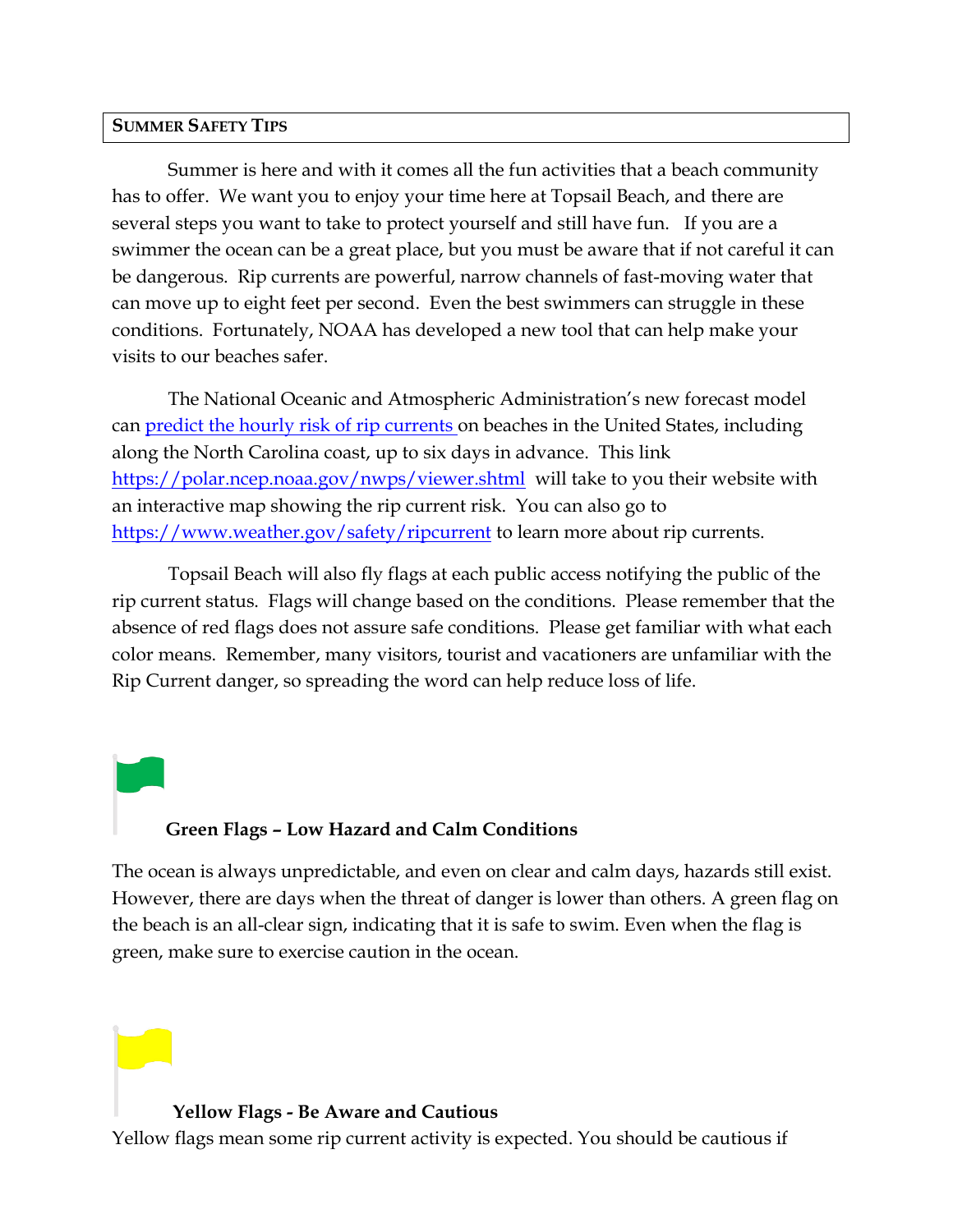entering the water, do not swim alone, and know what to do if caught in a rip current. If you are swimming with children, or you aren't a strong swimmer yourself, wear a life jacket when swimming on yellow-flag days.

### **Red Flag - Strong and Frequent Rip Currents are expected**

Red flags mean dangerous rip current activity is expected. The rip currents would be likely to be stronger and more frequent. Though you can still swim if there is a red flag, all swimmers are discouraged from entering water. Those entering the water should use extreme caution.

Rip currents can occur any time even on calm days, so always be alert. NC Sea Grant and NOAA has provided additional information so you can learn more about rip currents. Brochures are available to the public at Town Hall.

#### **BUDGET WORKSHOP**

The Board of Commissioners will hold a Budget Workshop on May 18<sup>th</sup> from 9:00 a.m. to 12:00 p.m. This will be the third of three scheduled budget workshops as the Board moves towards adopting the FY 2022 Budget at its June meeting. Preparation is ongoing as our Department Heads continue to review and fine-tune our financial needs to maintain the level of service Topsail Beach deserves.

The Town Hall is currently closed to foot traffic, but the meeting will be streamed live on the Town's website. For those who have any questions pertaining to the budget workshop or wish to make Public Comments, please send them in advance to: [publiccomments@topsailbeach.org.](mailto:publiccomments@topsailbeach.org) Should you need assistance for this meeting please contact us at 910-328-5841 or by email at *jderoche@topsailbeach.org*.

#### **CORONAVIRUS**

As the state's metrics and key indicators remain stable, Governor Cooper signed an Executive Order outlining safety measures for the month of May. Executive Order No. 209 will take effect April 30 and is set to expire June 1. As more North Carolinians get vaccinated and adhere to safety protocols over the course of the next month, the state anticipates lifting more restrictions on June 1.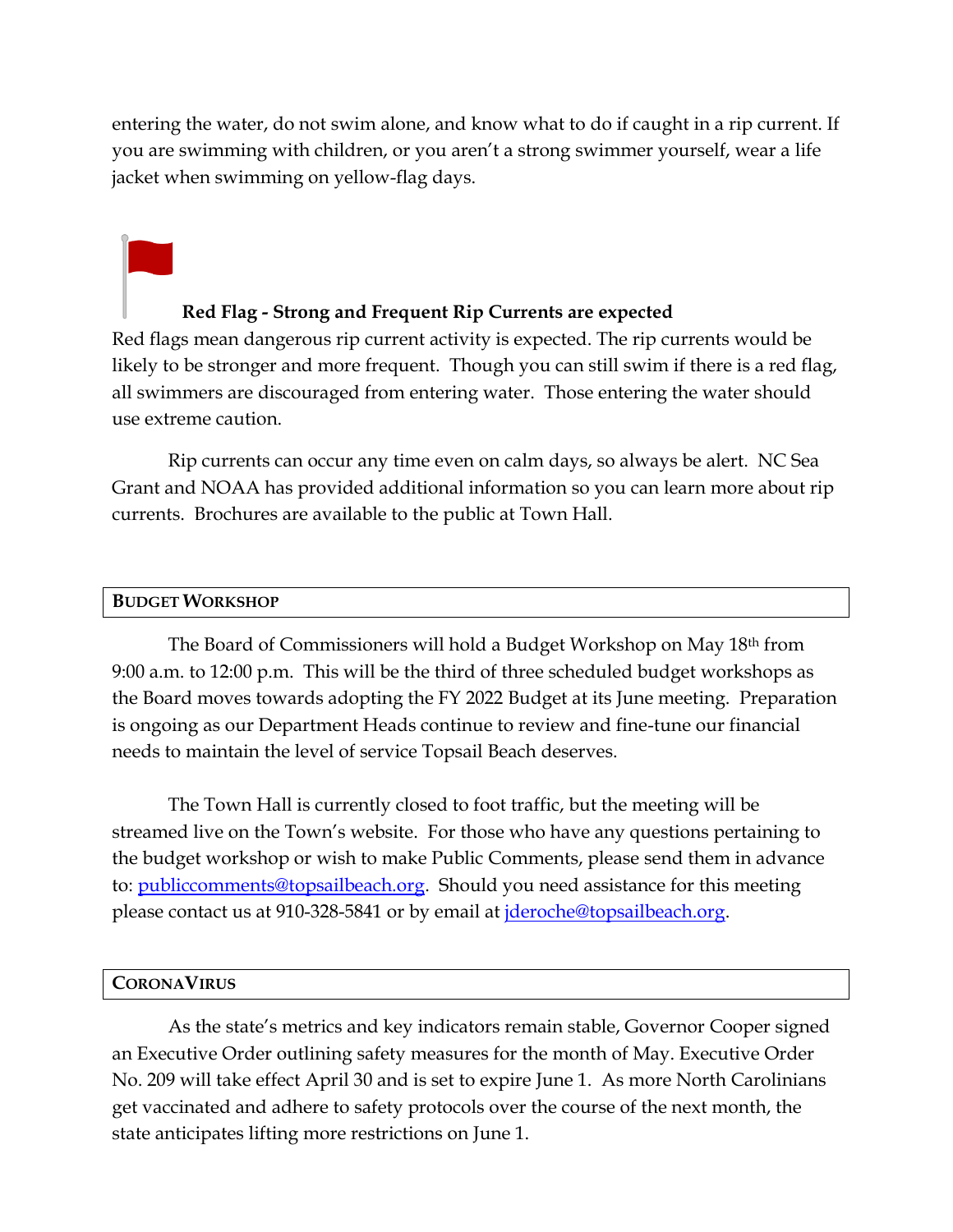Under the new Executive Order, masks will still be required indoors but are no longer mandated outdoors. Masks are still strongly recommended outdoors by NC DHHS in crowded areas and higher risk settings where social distancing is difficult.

Executive Order No. 209 also increases mass gathering capacity limits. The number of people who may gather indoors will increase from 50 to 100 and the number of people who may gather outdoors will increase from 100 to 200. Occupancy limits currently in place will remain the same.

As we head into the summer season, we encourage everyone to get vaccinated. Pender County Health Department is offering the Moderna vaccine on Tuesdays in Burgaw and Thursdays at the Hampstead annex. Appointments are available online at [pendercountync.gov](https://www.pendercountync.gov/) or you can walk in starting at 8:30 a.m. to 3:30 p.m.



### **POLICE**

### **ACTIVITY LOG EVENT SUMMARY**

| <b>APRIL 2021</b>                   |                |                                            |                |  |  |
|-------------------------------------|----------------|--------------------------------------------|----------------|--|--|
| <b>ARREST MADE</b>                  | 10             | <b>ASSIST TO FIRE/RESCUE</b>               | 1              |  |  |
| <b>ALARM CALL</b>                   |                | <b>CALL FOR SERVICE</b>                    | 25             |  |  |
| <b>ASSAULT</b>                      | $\mathbf{0}$   | <b>BEACH PATROL</b>                        |                |  |  |
| <b>BOAT RELATED CALL</b>            | 0              | <b>BEACH WHEELCHAIR</b>                    |                |  |  |
| <b>CIVIL CITATION</b>               | 6              | <b>DEATH</b>                               | 0              |  |  |
| <b>DISTURBANCE CALL</b>             | 6              | <b>DOG RELATED CALL</b>                    | $\overline{2}$ |  |  |
| <b>LARCENY REPORT/B&amp;E/DRUGS</b> | 1              | <b>LOST &amp; FOUND PROPERTY</b>           | $\mathbf{1}$   |  |  |
| <b>MESSAGE DELIVERED</b>            | $\mathbf{0}$   | <b>MISSING PERSON</b>                      | 0              |  |  |
| <b>OPEN DOOR FOUND</b>              | $\overline{7}$ | PARKING COMPLAINT                          | 7              |  |  |
| <b>PROPERTY DAMAGE</b>              | 1              | <b>SURFING VIOLATION</b>                   | $\Omega$       |  |  |
| <b>SCHOOL ATTENDED</b>              | 7              | <b>SECURITY/BUSINESS CHECK</b>             | 194            |  |  |
| <b>SPECIAL WORK</b>                 | 47             | <b>STATE CITATION ISSUED</b>               | 50             |  |  |
| <b>SUSPICIOUS PERSON</b>            | $\overline{2}$ | <b>SUSPICIOUS / UNLOCKED VEHICLE</b><br>18 |                |  |  |
| <b>TRAFFIC ACCIDENT</b>             | $\Omega$       | <b>TRESPASS CALL</b>                       | 4              |  |  |
| <b>TOPSAIL/SURF CITY ASSIST</b>     |                | <b>WARNING CITATION ISSUED</b>             | 57             |  |  |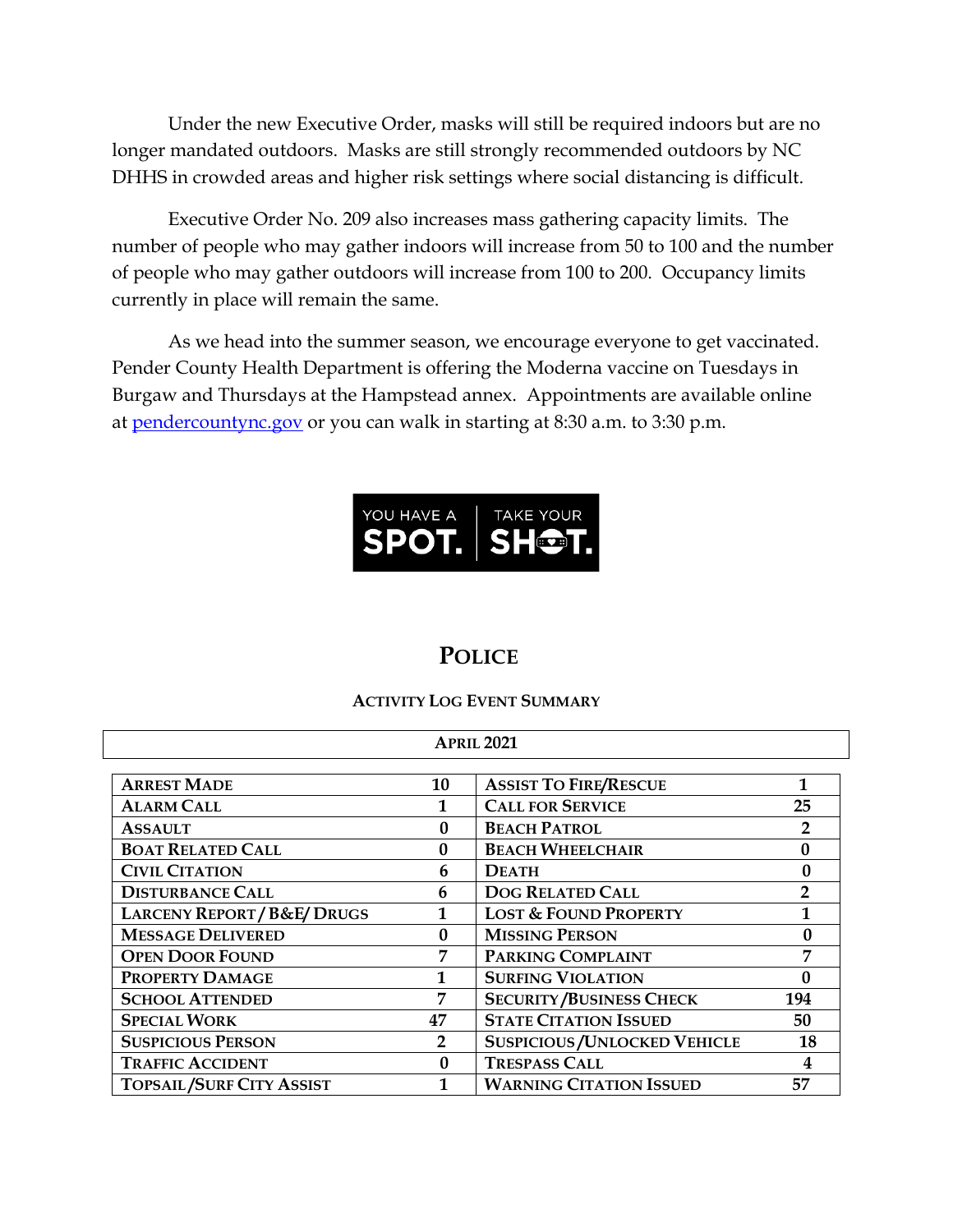

## **PUBLIC WORKS**

### **WATER USAGE**



Below is a look at the average daily water usage for April 2021, and a comparison of the data to 2019 and 2020. This April the distribution for the water system was a total of 5,758,270 gallons of water for an average of 185,751 gallons a day, an increase of 58,138 gpd over the same period last year (127,613 gpd).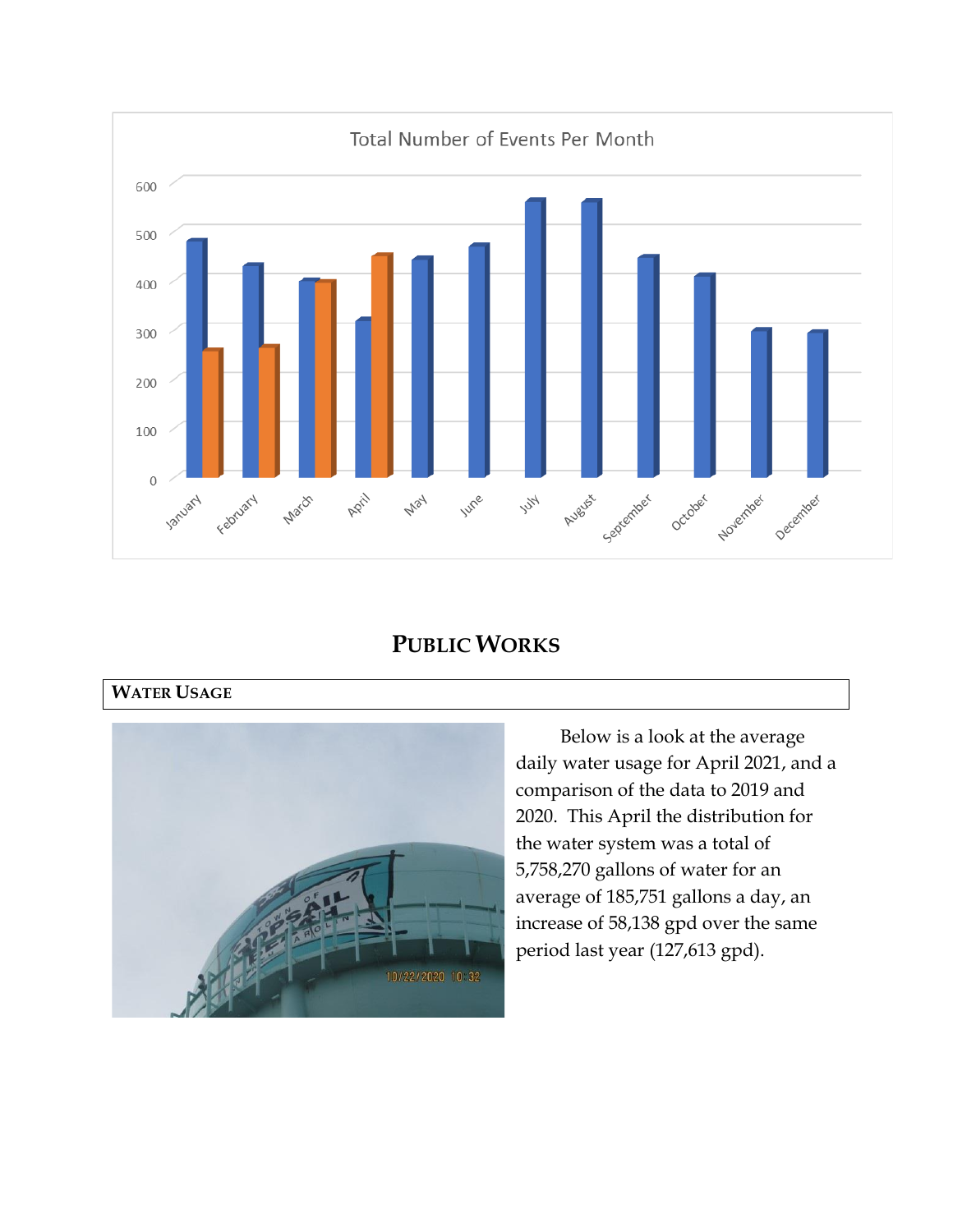

### **PUBLIC WORKS ACTIVITIES**



Our Public Works staff continues to ramp up efforts to get ready for the summer season! Our beach accesses are getting a bit of a facelift, including parking lot regrading, adding curb stops, outlining the perimeter with timbers, replacing faded signs, and general clean-up. Over the next few

weeks, they will be putting up the rip current flags and life rings at each access. Every

effort will be made to work quickly and minimize any inconvenience. If you see are staff out and about, be sure to say hello!

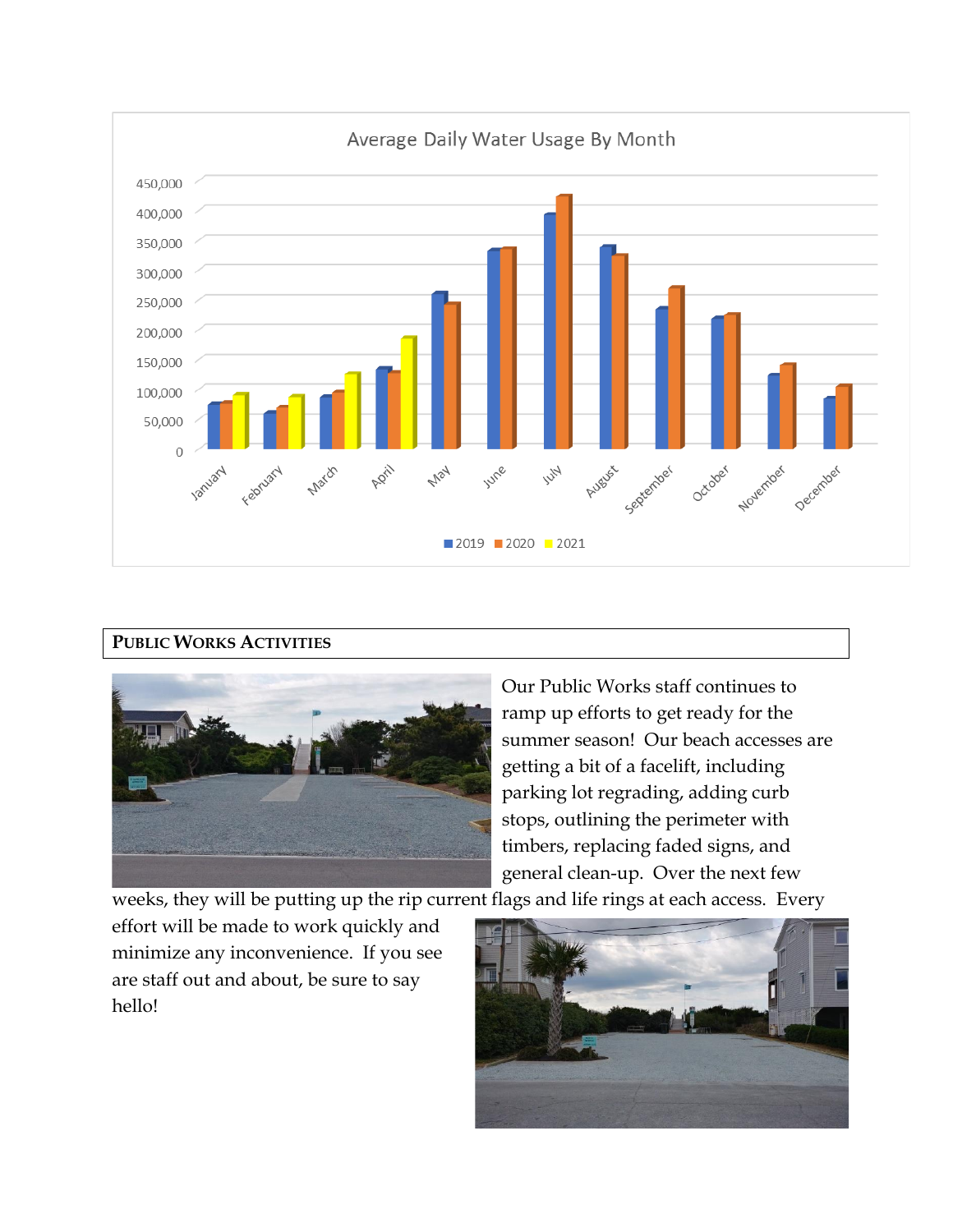# **COMMUNITY DEVELOPMENT**

### **PLANNING AND ZONING**

The Planning Board met on April 28, 2021 with the following actions taken:

- 1. Reviewed and made a recommendation of a proposed ordinance to amend the Town Code in compliance with the 160D NCGS regulations. The proposed ordinance was prepared by Wes MacLeod, Cape Fear Council of Governments.
- 2. Reviewed and made a recommendation of a proposed Ordinance to restrict development of properties within the Conservation districts to those properties in and abutting to residential, B-1 and B-2 zoning districts.

#### **PARKS AND RECREATION**

The Parks and Recreation Advisory Board met on April 28, 2021 with the following actions taken:

- 1. Discussed and clarified recommendation to the Board of Commissioners the options and priority of the Walk/Bike Plan.
- 2. Discussed the status of the repair to the pickle ball courts, removal of the bushes on the east side of the courts and made a recommendation to the Board of Commissioner to address prior to the summer season.
- 3. Discussed and made a recommendation to the Board of Commissioners to place signage at or near the pickle ball courts to establish the following rules of use/play:
	- Limit play to one game per court while others are waiting to play
	- Waiting players should rotate in either as a group or individually
	- No foul language or abusive behavior
	- Please dispose of all litter in trash cans

### **SPECIAL EVENTS**

None.